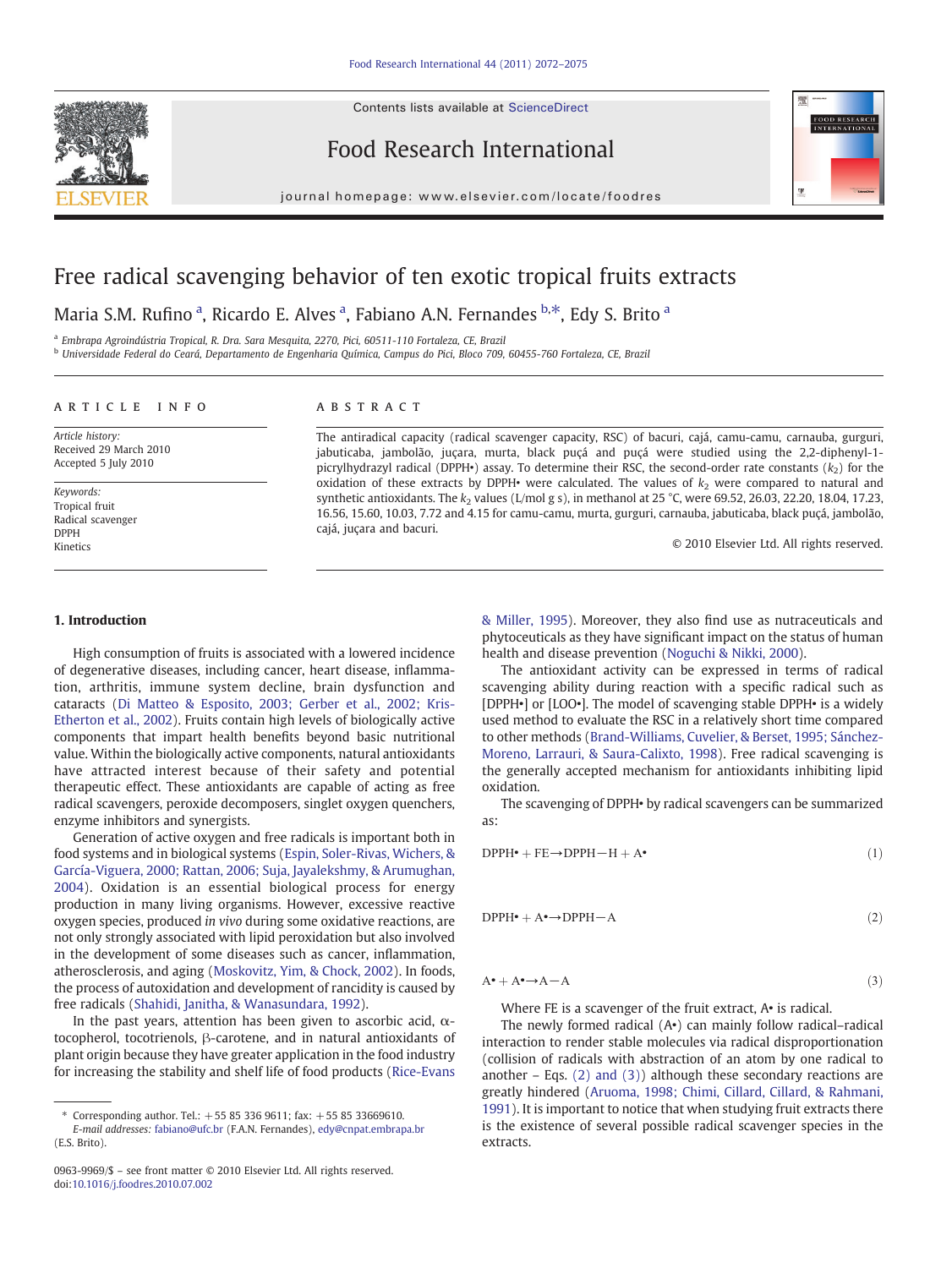The aim of this study was to kinetically characterize the free radical scavenger capacity of bacuri (Platonia insignis), cajá (Spondias mombin), camu-camu (Myrciaria dubia), carnauba (Copernicia prunifera), gurguri (Mouriri guianensis), jabuticaba (Myrciaria cauliflora), jambolão (Syzygium cumini), juçara (Euterpe edulis), murta (Blepharocalyx salicifolius), puçá (Mouriri elliptica) and black puçá (Mouriri pusa) by using 2,2-diphenyl-1-picrylhydrazyl radical (DPPH•) to evaluate their potential as source of antioxidant.

These exotic fruits were studied because they are widely consumed in certain areas in Brazil. Bacuri, camu-camu, carnauba, gurguri, murta, black puçá and puçá are widely consumed in the Amazon region. Jabuticaba and jambolão are widely consumed in the Southeast of Brazil and cajá and juçara are widely consumed in the Northeast of Brazil. These fruits have a yellow to black color indicating a possible source of anthocyanins. More information on these fruit can be obtained in Rufi[no et al. \(2009\).](#page-3-0)

#### 2. Materials and methods

#### 2.1. Samples

Bacuri was collected at the producer at the city of Coelho Neto, MA, Brazil. Camu-camu was obtained from the producer in the city of Belém, PA, Brazil. Carnauba was collected at the producer in the city of Maracanaú, CE, Brazil. Gurguri, cajá, black puçá and puçá was obtained from the producer in the city of Beberibe, CE, Brazil. Jabuticaba was obtained from the producer in the city of Ibiapaba, CE, Brazil. Jambolão was obtained from the producer in the city of Trairi, CE, Brazil. Juçara was obtained from the producer in the city of São Paulo, SP, Brazil. Murta was obtained from the producer in the city of Crato, CE, Brazil.

The reagent 2,2-Diphenyl-1-picrylhydrazyl (DPPH•) was supplied by Sigma (St. Louis, USA). All other reagents (acetone and methanol) were of analytical grade and were also supplied by Vetec (Duque de Caxias, RJ, Brazil).

#### 2.2. Extracts preparation and chemical analysis

The extracts were obtained in the year of harvest, and stored at 4 °C until analyzed. The extracts were prepared starting from 5 g of the fresh fruit. The fruits were crushed, weighed, and extracted initially with 40 mL methanol: water (50:50,  $v/v$ ) at room temperature for 60 min. The extract was centrifuged at 25,400 g for 15 min. The supernatant was recovered and 40 mL acetone:water (70:30, v/v) was added to the residue at room temperature for 60 min. The extract was centrifuged again at 25,400 g for 15 min. The supernatants from these extractions were combined and made up to 100 mL with distilled water ([Saura-Calixto, Goñi, Mañas, & Abia, 1991\)](#page-3-0) and assayed spectrophotometrically at 700 nm by the Folin–Ciocalteau method to determine the total phenolics in the fruit, using gallic acid as standard [\(Obanda & Owuor, 1997](#page-3-0)). The results were expressed as mg of gallic acid/100 g of fruit. The fruits were also analyzed for vitamin C [\(Strohecker & Henning, 1967](#page-3-0)). Full chemical analysis of the fruit extracts including ABTS, FRAP, total phenolic content and β-carotene bleaching can be found in Rufi[no et al. \(2010\).](#page-3-0)

#### 2.3. Free radical scavenging by DPPH $\cdot$

DPPH was dissolved in methanol. Experiments were performed on freshly prepared solutions of radical, which in the absence of radical scavengers were stable for more than 1 day. The presence of methanol was required to enhance the solubility of the extract to reach pseudo-first order assay conditions where the initial fruit extract concentration was much lower than the initial radical concentration ([DPPH•] $_0$  >> [FE] $_0$ ). Specific antiradical activity assay conditions were as follows: DPPH• 60 μmol/L; bacuri 300– 400 g/L, cajá 100–300 g/L, camu camu 0.5–20 g/L, carnauba 25–

200 g/L, gurguri 5–50 g/L, jabuticaba 2.5–50 g/L, jambolão 10–50 g/L, juçara 5–50 g/L, murta 10–50 g/L, black puçá 5–100 g/L and puçá  $5-100 \sigma / L$ 

The free radical-scavenging activity of fruits was measured using the method described by [Brand-Williams et al. \(1995\),](#page-2-0) with modifications. A 0.06 mM solution of DPPH in methanol was prepared and an aliquot of 100 μl of the antioxidant/fruit extract solution was added to 3.9 mL of the DPPH solution. The decrease in absorbance at 515 nm was measured at 0, 1, 2, 3, 4, 5, 6, 7, 8, 9 and 10 min, and then every 5 min until the reaction reached a plateau. The spectrophotometric assays were recorded using a UV–Vis Genesisspectrophotometer (Spectronic Instruments, Rochester, NY). Temperature was controlled at 25 °C with a circulating water bath. As a reference the solvent mixture instead of the extract was used. The results were obtained in triplicate and expressed as mean  $\pm$  SD.

#### 2.4. Kinetic analysis

Fitting of the experimental data were carried out by using the Levenberg–Marquardt method [\(Marquardt, 1963](#page-2-0)) that was built using FORTRAN 90. Recording of spectrophotometric data was taken until the disappearance of DPPH• in the presence of fruit extracts occurred.

Second-order rate constants  $(k_2)$  were calculated to determine the RSC of the tropical fruits. The antioxidant of the fruit extract was depleted from the medium under pseudo-first order conditions, ( $[DPPH•]_0 \rightarrow [FE]_0$ ) following the equation:

$$
\frac{d[FE]}{dt} = -k[FE] \tag{4}
$$

$$
[FE] = [FE]_0 \times \exp(-kt) \tag{5}
$$

where [FE] is the fruit extract concentration,  $[FE]_0$  is the initial fruit extract concentration, k is the pseudo-first order kinetic rate constant, and  $t$  is the time.

The concentration of DPPH• was calculated by mass balance using the following equation:

$$
[DPPH\bullet] = [DPPH\bullet]_0 - [FE]_0 \times \exp(-kt) \tag{6}
$$

where [DPPH•] is the radical concentration,  $[DPPH•]_0$  is the initial radical concentration, k is the pseudo-first order kinetic rate constant, and  $t$  is the time.

DPPH• concentration in the reaction medium was calculated according to the method of [Brand-Williams et al. \(1995\)](#page-2-0) obtained from the calibration curve with the equation as determined by linear regression:

$$
\mathrm{Abs}(515\mathrm{nm}) = 0.0137 \cdot [\mathrm{DPPH} \bullet] - 0.029 \tag{7}
$$

where [DPPH•] is expressed as μmol/L.

The pseudo-first order kinetic rate constant  $(k)$  was linearly dependent on the concentration of the fruit extract and the secondorder rate constant  $(k_2)$  was determined by the equation ([Mukai,](#page-2-0) [Morimoto, Kikuchi, & Nagaoka, 1993; Shi & Niki, 1998](#page-2-0)):

$$
\frac{d[\text{DPPH}^{\bullet}]}{dt} = -k_2 \times [\text{FE}] \times [\text{DPPH}^{\bullet}]
$$
 (8)

This method to calculate the second-order kinetic rate constant  $(k<sub>2</sub>)$  differs from the method presented by [Brand-Williams et al.](#page-2-0) [\(1995\),](#page-2-0) which is based on the assumption that the DPPH• concentration is much lower than the antioxidant concentration ([DPPH $\bullet$ ] $<$  $[AH]_0$ ).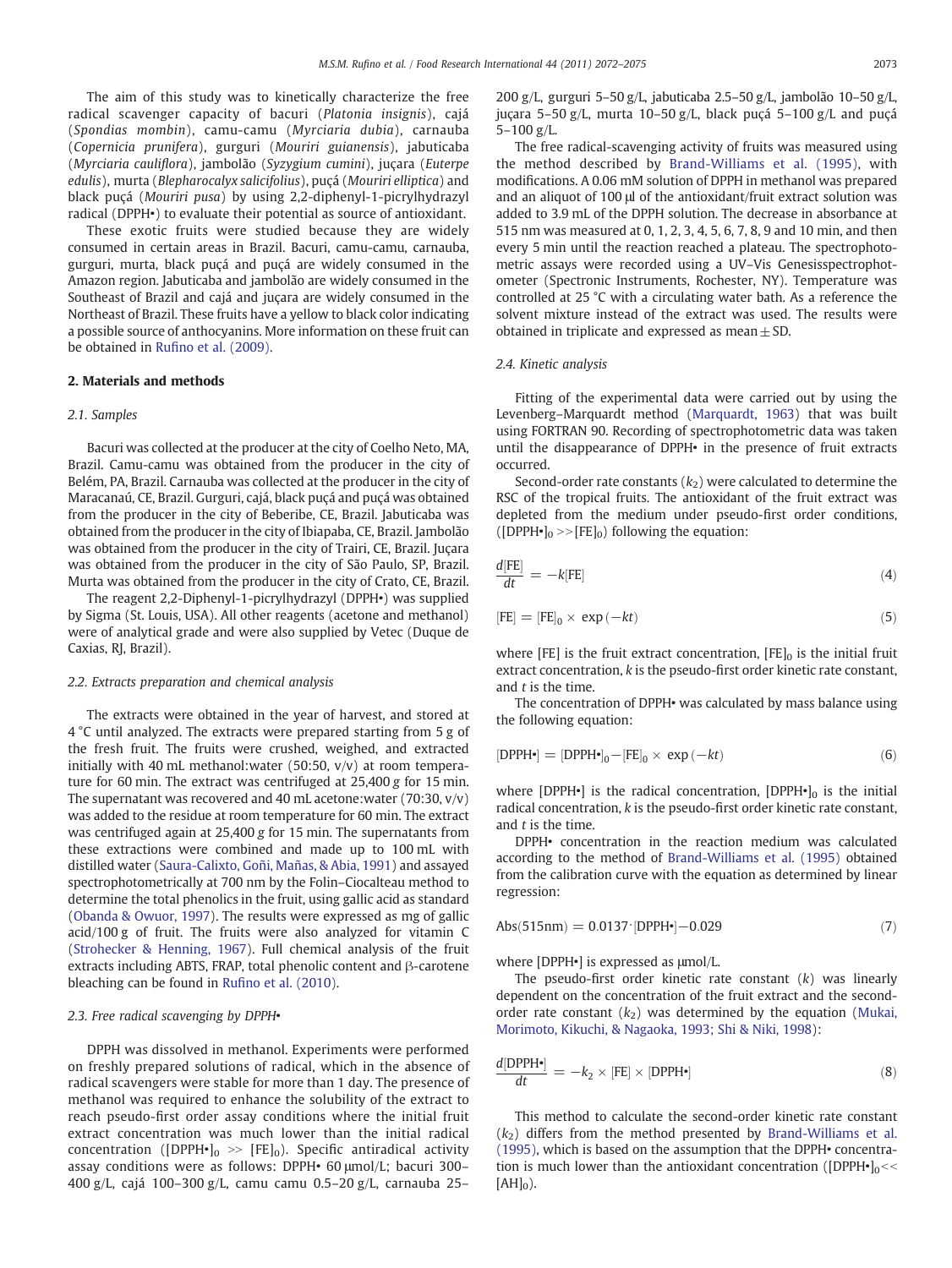# <span id="page-2-0"></span>3. Results

The results showed that the absorbance decreased as a result of a color change from purple to yellow, as the radical was scavenged by antiradicals, through donation of hydrogen, to give the reduced form DPPH-H (Eq. 3). The oxidation reaction is truly a second order reaction since two species react to form one or more oxidation products. The reaction may be assumed as a pseudo-first order reaction if one of the reactants is in excess, as assumed by Brand-Williams et al. (1995). Some authors do not make this simplification (Mukai et al., 1993; Shi & Niki, 1998), as in this work. Since a simplification is not made, the obtained kinetic parameters are more accurate.

In the presence of the tropical fruit extracts, a decrease in the absorbance at 515 nm was measured until the fruit antioxidant was depleted under pseudo-first order assay conditions. The pseudo-first order rate constant, k, was linearly dependent on initial radical scavenger concentration ( $[FE]_0$ ).

The second-order rate constants,  $k_2$ , which represents the rate at which DPPH can be oxidized by 1 g of fruit, were calculated from Eq. (8) and are presented in Table 1. This rate constant is related to the RSC present in the fruit extracts and higher  $k_2$  values corresponds to a better RSC. All ten fruits presented more than one kinetic period and camu-camu have presented three kinetic periods. Fruits may present several natural antioxidants in their composition with different scavenging capacity and in this case the scavenging of DPPH• will be carried out by all antioxidants present in the fruit. Antioxidants with higher RSC will scavenge the DPPH• radicals at a higher rate while antioxidants with lower RSC will take more time to reduce the amount of DPPH• present in the assay.

The RSC obtained for the tropical fruits studied herein was compared to that of other synthetic (BHT) and natural ( $\alpha$ -tocopherol) antioxidants.  $\alpha$ -Tocopherol (vitamin E) is a natural antioxidant abundant in oils and other foodstuffs with high fat content, such as butter, margarine, etc. [\(Shahidi et al., 1992\)](#page-3-0). Vitamin E was the most powerful antioxidant assayed with a  $k_2$  value of 37.35 L/mol gs. This results was similar to the result obtained using the data published by [Suja et al. \(2004\)](#page-3-0), which obtained a  $k_2$  value of 37.10 L/mol gs for  $\alpha$ tocopherol.

The order of RSC, according to  $k_2$  values (the higher  $k_2$  value, the better the RSC) was camu-camu $\alpha$ -tocopherol>murta>gurguri> carnauba > jabuticaba > black puçá > cajá > juçara > puçá > bacuri > BHT (Table 2). The tropical fruits studied herein presented  $k_2$  values ranging from 4.15 to 69.52 L/mol gs (Table 2). The results show that camu-camu is a very powerful antioxidant, presenting an antioxidant capacity 119% higher than  $\alpha$ -tocopherol. The results also showed that all fruits studied herein presented a higher activity compared to BHT.

The activity of the Brazilian tropical fruits was also high if compared to other antioxidants reported in the literature. [Suja et al.](#page-3-0) [\(2004\)](#page-3-0) have studied the RSC of antioxidants compounds of sesame (Sesamum indicum L.) and found that the purified sesamol showed an

Bioactive compounds (mg/100 g fresh matter) in 10 exotic tropical fruits.

| Fruit extract                      | Vitamin C      | Total anthocyanins |
|------------------------------------|----------------|--------------------|
| Bacuri (Platonia insignis)         | $2.4 + 0.3$    | $0.3 + 0.2$        |
| Cajá (Spondias mombin)             | $26.5 \pm 0.5$ | $3.3 + 0.2$        |
| Camu-camu (Myrciaria dubia)        | $1882 + 43.2$  | $42.2 + 17.0$      |
| Carnaúba (Copernicia prunifera)    | $78.1 + 2.6$   | $4.1 + 0.1$        |
| Gurguri (Mouriri guianensis)       | $27.5 \pm 0.2$ | $3.3 \pm 0.2$      |
| Jabuticaba (Myrciaria cauliflora)  | $238 + 2.2$    | $58.1 + 0.9$       |
| Jambolão (Syzygium cumini)         | $112 + 5.8$    | $93.3 + 3.4$       |
| Jussara (Euterpe edulis)           | $186 \pm 43.3$ | $192 + 43$         |
| Murta (Blepharocalyx salicifolius) | $181 \pm 1.8$  | $143 + 0.5$        |
| Black Puçá (Mouriri pusa)          | $28.9 + 1.4$   | $103 + 21$         |
| Puçá (Mouriri elliptica)           | $41.1 + 6.7$   | $3.7 + 0.8$        |

#### Table 2

Second-order kinetic rate constants  $(k_2)$  for the reaction between DPPH• and antioxidant compounds.

|                                     | $k_2$ (phase 1)  | $k_2$ (phase 2) | $k_2$ (phase 3) |
|-------------------------------------|------------------|-----------------|-----------------|
|                                     | [L/molgs]        | $[L/mol$ gs]    | $[L/mol$ gs]    |
| Fruit extract                       |                  |                 |                 |
| Bacuri (Platonia insignis)          | $4.15 + 0.43$    | $1.23 + 0.06$   |                 |
| Cajá (Spondias mombin)              | $10.03 + 0.51$   | $2.97 + 1.37$   |                 |
| Camu-camu (Myrciaria dubia)         | $69.24 + 5.72$   | $2.01 + 0.99$   | $0.06 + 0.03$   |
| Carnaúba (Copernicia prunifera)     | $18.04 + 0.86$   | $5.33 + 0.75$   |                 |
| Gurguri (Mouriri guianensis)        | $22.20 + 1.11$   | $5.51 + 0.28$   | $\overline{a}$  |
| Jabuticaba (Myrciaria cauliflora)   | $17.23 \pm 0.86$ | $3.11 + 0.16$   |                 |
| Jambolão (Syzygium cumini)          | $15.60 + 0.78$   | $4.14 + 1.28$   |                 |
| Juçara (Euterpe edulis)             | $7.72 + 0.39$    | $0.10 + 0.01$   |                 |
| Murta (Blepharocalyx salicifolius)  | $26.03 + 1.30$   | $12.33 + 2.53$  |                 |
| Black Puçá (Mouriri pusa)           | $16.56 + 1.68$   | $0.14 + 0.01$   |                 |
| Puçá (Mouriri elliptica)            | $6.72 + 0.21$    | $0.31 + 0.01$   |                 |
|                                     |                  |                 |                 |
| Antioxidant (natural and synthetic) |                  |                 |                 |
| $\alpha$ -tocopherol                | $37.35 + 1.15$   |                 |                 |
| <b>BHT</b>                          | $3.63 + 0.96$    |                 |                 |

RSC of 40.0 L/mol gs and others purified compounds showed an RSC below 5.0 L/mol g s.

#### 4. Conclusions

All exotic fruits assayed in this study showed high potential as natural antioxidant source. Camu-camu had the highest antioxidant activity and presented an antioxidant activity higher than  $\alpha$ tocopherol.

### Acknowledgements

To CAPES, CNPq, EMBRAPA, UFERSA and European Union (FP6 Contract no.: 0015279) for financial support.

### Appendix A. Supplementary data

Supplementary data associated with this article can be found, in the online version, at doi: [10.1016/j.foodres.2010.07.002](http://dx.doi.org/10.1016/j.foodres.2010.07.002).

#### References

- Aruoma, O. I. (1998). Free radicals, oxidative stress, and antioxidants in human health and disease. Journal of the American Oil Chemists' Society, 75, 199−212.
- Brand-Williams, W., Cuvelier, M. E., & Berset, C. (1995). Use of free radical method to evaluate antioxidant activity. LWT–Food Science and Technology, 28, 25−30.
- Chimi, H., Cillard, J., Cillard, P., & Rahmani, M. (1991). Peroxyl and hydroxyl radical scavenging activity of some natural phenolic antioxidants. Journal of the American Oil Chemists' Society, 68, 307−312.
- Di Matteo, V., & Esposito, E. (2003). Biochemical and therapeutic effects of antioxidants in the treatment of Alzheimer's disease, Parkinson's disease, and amyotrophic lateral sclerosis. Current Drug Targets–CNS and Neurological Disorder, 2, 95−107.
- Espin, J. C., Soler-Rivas, C., Wichers, H. J., & García-Viguera, C. (2000). Anthocyaninbased natural colorants: A new source of antiradical activity for foodstuff. Journal of Agriculture and Food Chemistry, 48, 1588−1592.
- Gerber, M., Boutron-Ruault, M. C., Hercberg, S., Riboli, E., Scalbert, A., & Siess, M. H. (2002). Food and cancer: State of the art about the protective effect of fruits and vegetables. Bulletin du Cancer, 89, 293−312.
- Kris-Etherton, P. M., Hecker, K. D., Bonanome, A., Coval, S. M., Binkoski, A. E., & Hilpert, K. F. (2002). Bioactive compounds in foods: Their role in the prevention of cardiovascular disease and cancer. American Journal of Medicine, 113(9B), 71S−88S.
- Marquardt, D. (1963). An algorithm for least-squares estimation of nonlinear parameters. Journal of the Society for Industrial and Applied Mathematics, 11, 431−441.
- Moskovitz, J., Yim, M. B., & Chock, P. B. (2002). Free radicals and disease. Archives of Biochemistry and Biophysics, 397, 354−359.
- Mukai, K., Morimoto, H., Kikuchi, S., & Nagaoka, S. (1993). Kinetic study of free-radicalscavenging action of biological hydroquinones (reduced forms of ubiquinone, vitamin K and tocopherol quinone) in solution. Biochimica et Biophysica Acta, 1157, 313−317.